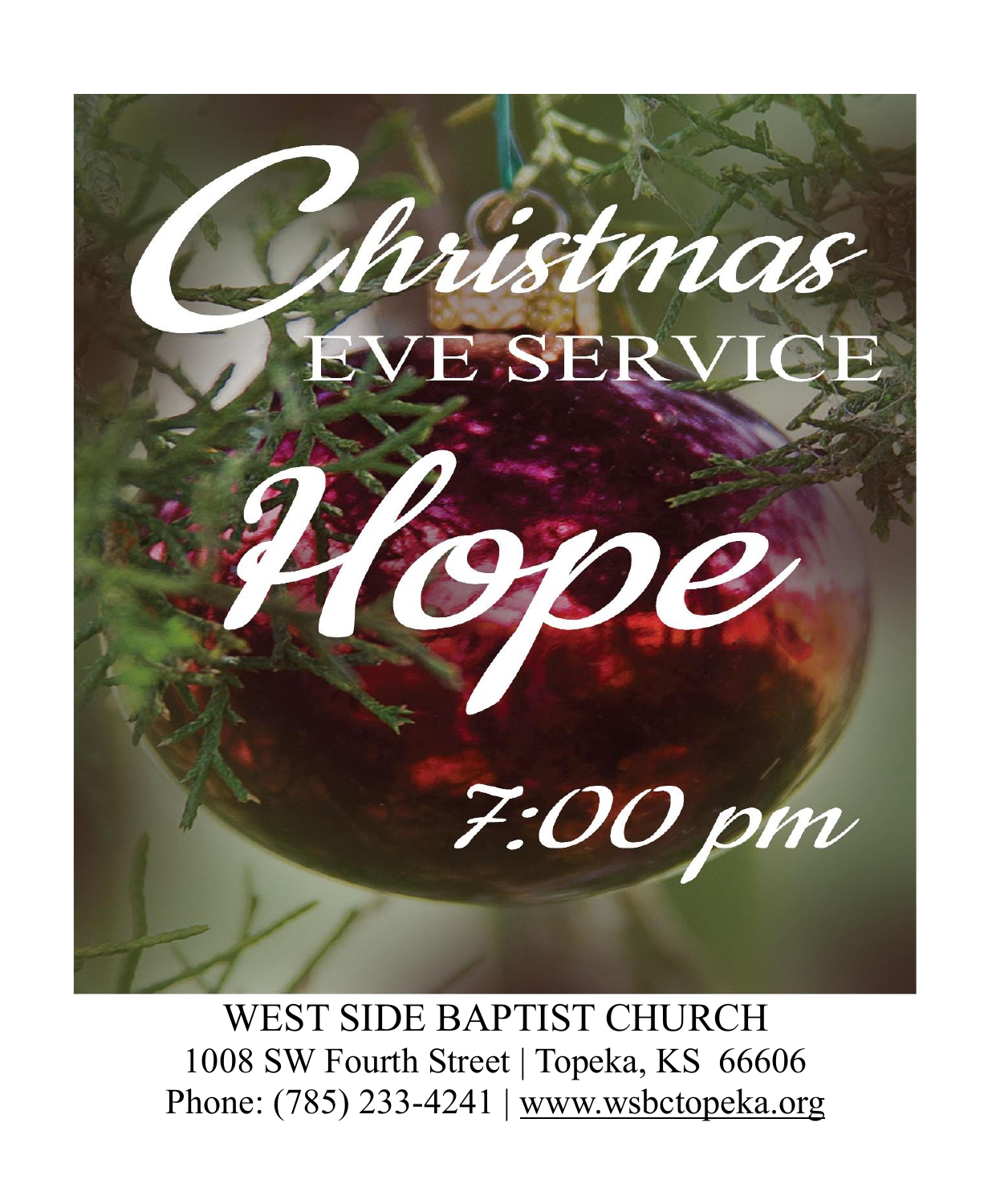# **CHRISTMAS EVE CANDLELIGHT COMMUNION WORSHIP SERVICE** *"THE HOPE OF THE NATIVITY"* **December 24, 2021**

# **WE GATHER IN THE PRESENCE OF GOD**

**THE PRELUDES Janice Hedberg-Boyce & Jan Mauck**

**\*OPENING #183 "Once in Royal David's City" (Stz. 1, 2, 4)** *ORGAN*

**WELCOME & PRAYER The Reverend Doctor Ivan E. Greuter**

**\* A CAROL #182 "O Come All Ye Faithful" (Stz. 1 & 2)** *ORGAN*

#### **\*CALL TO WORSHIP** *The Christ Candle's Light of Love*

We who have walked in darkness have seen a great light!

**We who have lived in a land of deep darkness – on us a great light of hope, love, joy, and peace has shined!**

For the yoke of our burden and the bar across our shoulders - the rod of our oppressor - the Lord has broken!

**For unto us a child has been born, unto us a promised son given.**

All authority rests upon his shoulders; and we call him:

**Wonderful Counselor, Mighty God, Everlasting Father, Prince of Peace!**

His authority will grow continually, and there shall be endless peace for the throne of David and his kingdom.

**God will establish and uphold the kingdom with justice and righteousness, from this time onward and forever.** 

*The zeal of the Lord of hosts will do this!* 

Isaiah 9:2-7 The New Revised Standard Version (NRSV) Bible Copyright © 1989 the Div. of Christian Ed. of the National Council of the Churches of Christ in the U.S. of America.

# **\*A CAROL #222 "On Christmas Night All Christians Sing"** *PIANO*

### **\*A PRAYER FOR LIGHTING THE CHRIST CANDLE**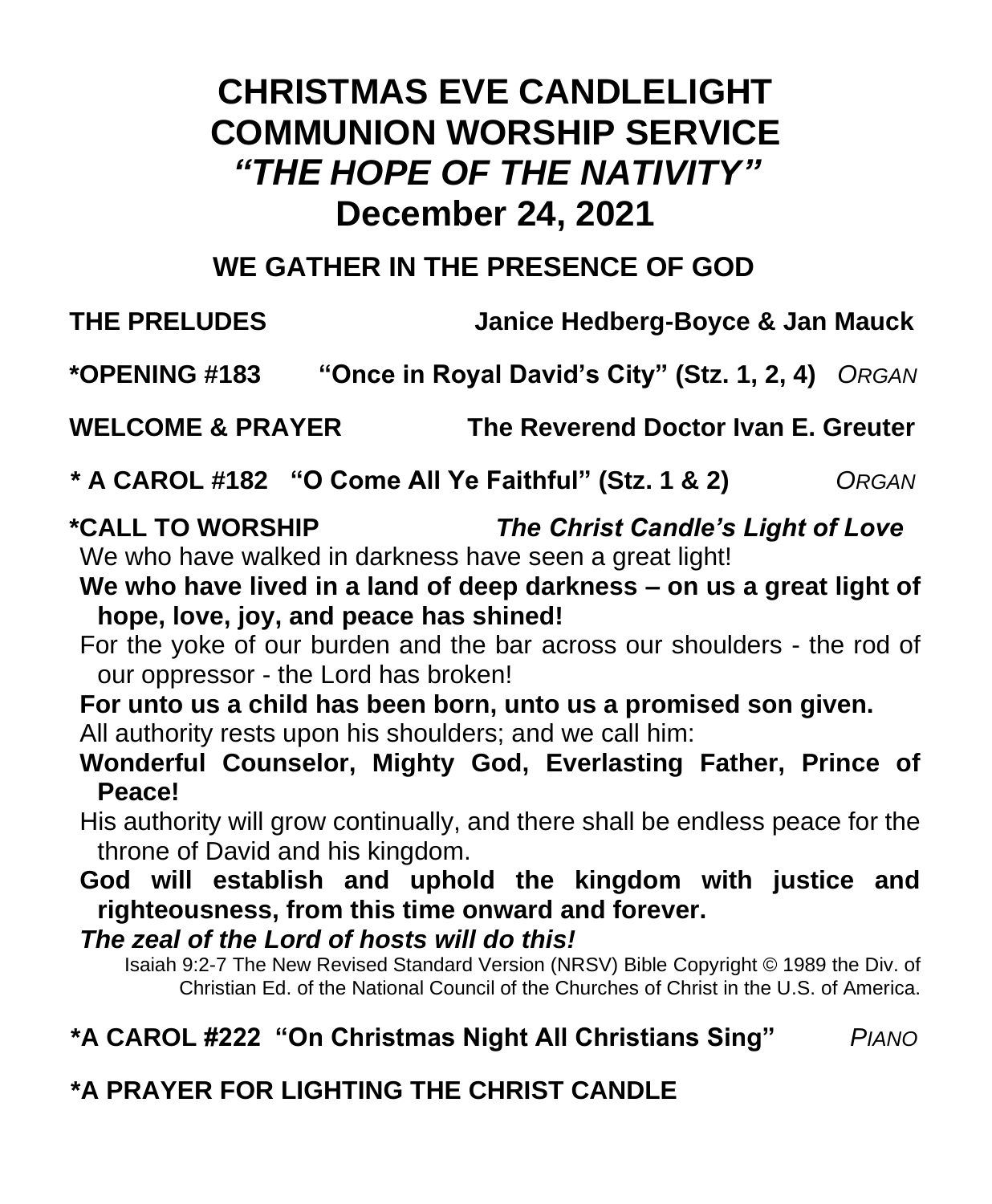# **WE HEAR THE WORD OF THE LORD**

**LET ZION REJOICE:** How beautiful upon the mountains are the feet of the messenger who announces peace, who brings good news, who announces salvation, who says to Zion, "Your God reigns." Listen! Your sentinels lift up their voices, together they sing for joy; for in plain sight, they see the return of the Lord to Zion. Break forth together into singing, you ruins of Jerusalem; for the Lord has comforted his people, he has redeemed Jerusalem. The Lord has bared his holy arm before the eyes of all the nations; and all the ends of the earth shall see the salvation of our God. *Isaiah 52:7-10 (NRSV)*

#### **PRAISE THE JUDGE OF THE WORLD**

O sing to the Lord a new song, for he has done marvelous things. His right hand and his holy arm have gotten him victory.

- **The Lord has made known his victory; he has revealed his vindication in the sight of the nations.**
- He has remembered his steadfast love and faithfulness to the house of Israel.
- **All the ends of the earth have seen the victory of our God.**
- Make a joyful noise to the Lord, all the earth; break forth into joyous song and sing praises.
- **Sing praises to the Lord with the lyre, with the lyre and the sound of melody.**
- With trumpets and the sound of the horn make a joyful noise before the King, the Lord.
- **Let the sea roar, and all that fills it; the world and those who live in it.**
- Let the floods clap their hands; let the hills sing together for joy at the presence of the Lord, for he is coming to judge the earth.
- **He will judge the world with righteousness, and the peoples with equity.**

*Psalm 98 (NRSV)*

**A CAROL #198 "Good Christian Friends, Rejoice"** *PIANO*  **#179 "Joy to the World"** *ORGAN*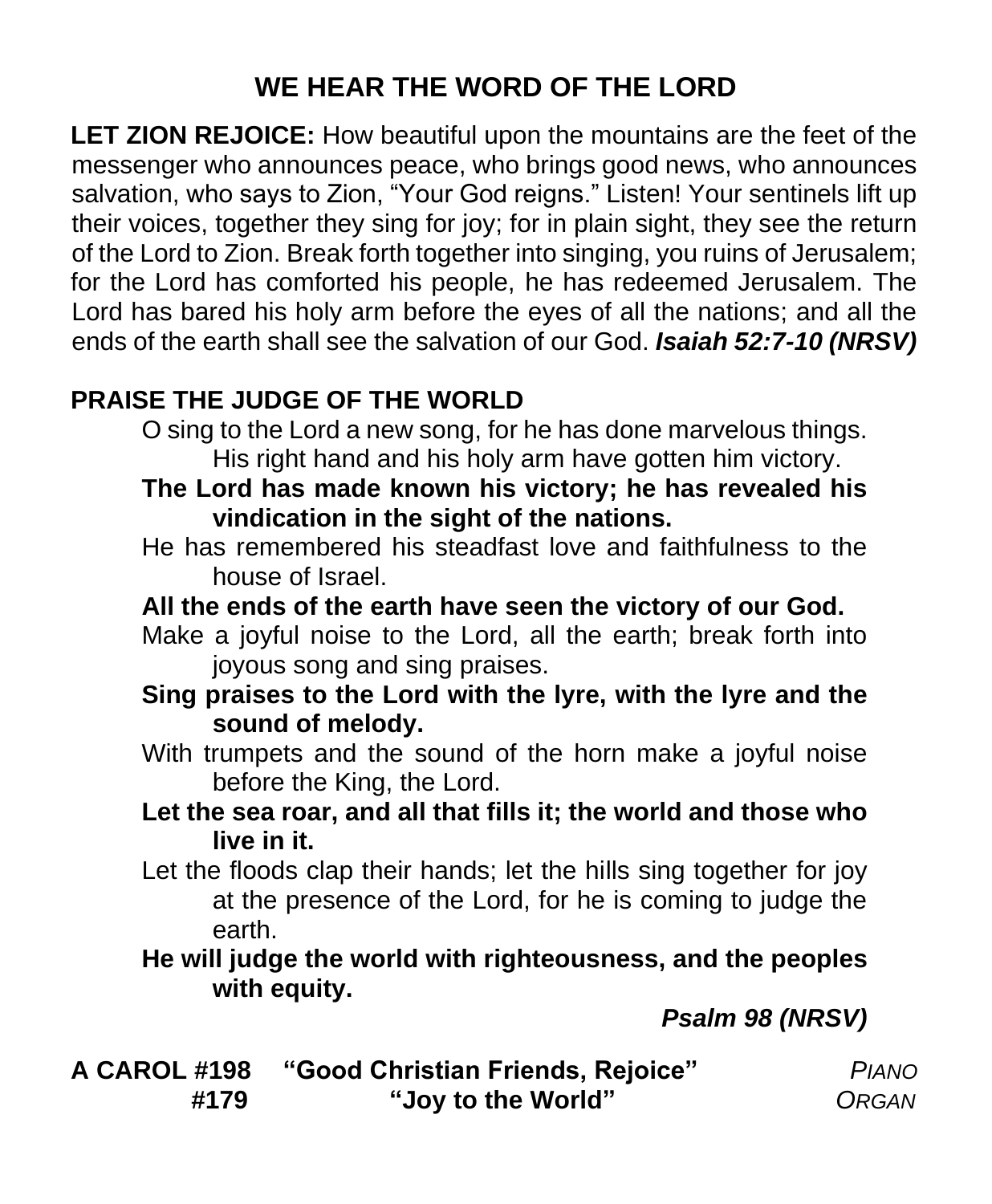**THE BIRTH OF JESUS:** In those days, a decree went out from Emperor Augustus that all the world should be registered. This was the first registration and was taken while Quirinius was governor of Syria. All went to their own towns to be registered. Joseph also went from the town of Nazareth in Galilee to Judea, to the city of David called Bethlehem, because he was descended from the house and family of David. He went to be registered with Mary, to whom he was engaged and who was expecting a child. While they were there, the time came for her to deliver her child. And she gave birth to her firstborn son and wrapped him in bands of cloth, and laid him in a manger, because there was no place for them in the inn."

*Luke 2:1-7 (NRSV)*

| A CAROL #180 | "O Little Town of Bethlehem" | <b>PIANO</b> |
|--------------|------------------------------|--------------|
| #203         | "Away in a Manger"           | <b>PIANO</b> |

**THE SHEPHERDS AND THE ANGELS:** In that region there were shepherds living in the fields, keeping watch over their flock by night. Then an angel of the Lord stood before them, and the glory of the Lord shone around them, and they were terrified. But the angel said to them, "Do not be afraid; for see - I am bringing you good news of great joy for all the people: to you is born this day in the city of David a Savior, who is the Messiah, the Lord. This will be a sign for you: you will find a child wrapped in bands of cloth and lying in a manger." And suddenly there was with the angel a multitude of the heavenly host, praising God and saying, "Glory to God in the highest heaven, and on earth peace among those whom he favors!"

*Luke 2:8-14 (NRSV)*

**A CAROL #185 "Hark! the Herald Angels Sing" (Stz.)** *ORGAN* **A CAROL #188 "Angels We Have Heard on High" (Stz.)** *PIANO* **A CAROL #189 "Angels from the Realms of Glory" (Stz.)** *ORGAN*

**THE SHEPHERDS HURRY TO BETHLEHEM:** When the angels had left them and gone into heaven, the shepherds said to one another, "Let us go now to Bethlehem and see this thing that has taken place, which the Lord has made known to us." So, the shepherds went with haste and found Mary and Joseph, and the child lying in the manger. When they saw this, they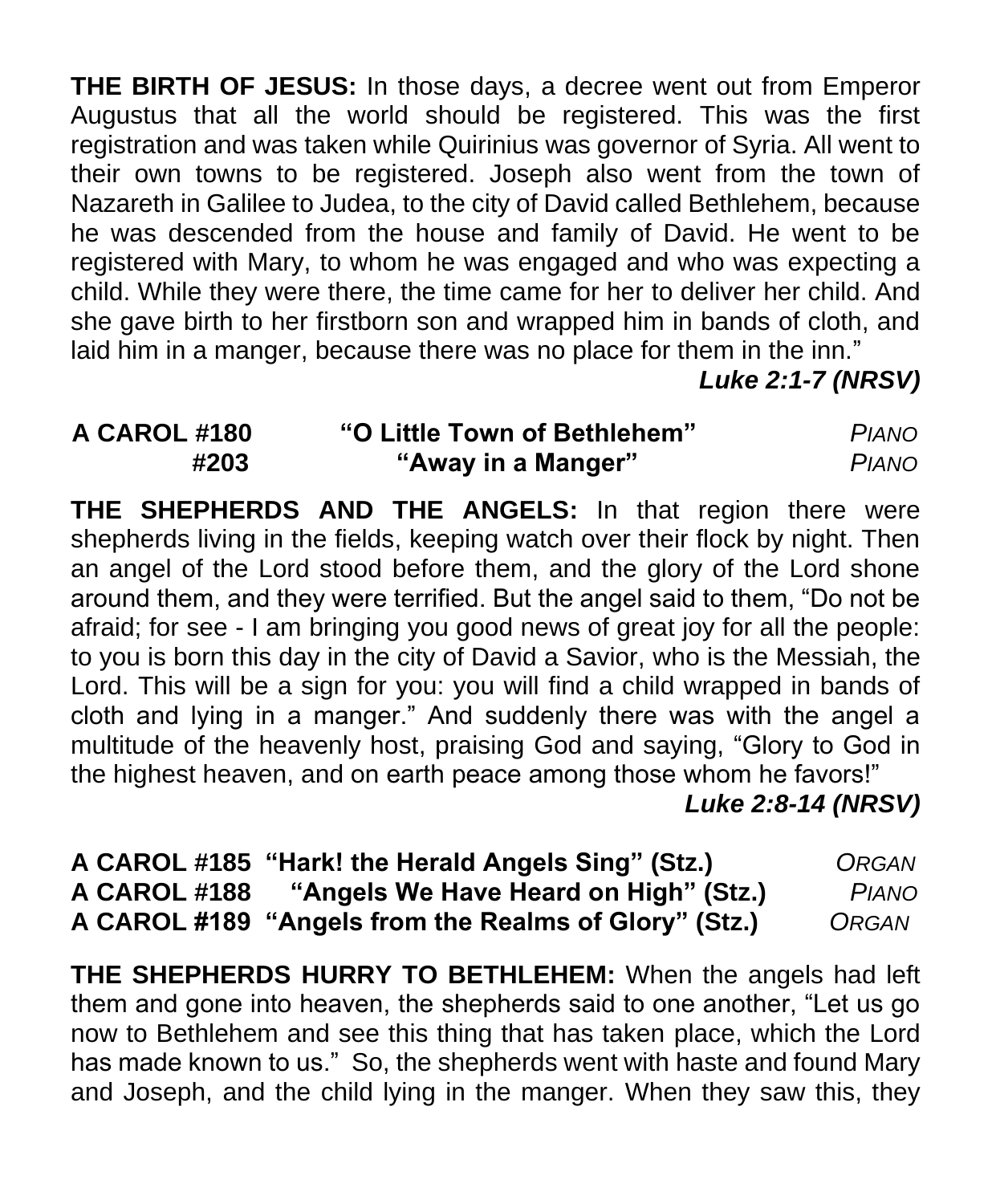made known what had been told them about this child; and all who heard it were amazed at what the shepherds told them. But Mary treasured all these words and pondered them in her heart. The shepherds returned, glorifying, and praising God for all they had heard and seen, as it had been told to them. *Luke 2:15-20 (NRSV)*

#### **A CAROL #229 "The First Noel" (Stz.)** *ORGAN*

**THE COLLECTION & THE LORD'S PRAYER - OUR FATHER, who art in heaven, hallowed be thy name. Thy kingdom come, thy will be done, on earth as it is in heaven. Give us this day, our daily bread. And forgive us our debts, as we forgive our debtors. Lead us not into temptation but deliver us from evil. For Thine is the kingdom, the power, and the glory forever.**

**\*THE WORD BECAME FLESH:** In the beginning was the Word, and the Word was with God, and the Word was God. He was in the beginning with God. All things came into being through him, and without him not one thing came into being. What has come into being in him was life,[a] and the life was the light of all people. The light shines in the darkness, and the darkness did not overcome it. There was a man sent from God, whose name was John. He came as a witness to testify to the light, so that all might believe through him. He himself was not the light, but he came to testify to the light. The true light, which enlightens everyone, was coming into the world. He was in the world, and the world came into being through him; yet the world did not know him. He came to what was his own, and his own people did not accept him. But to all who received him, who believed in his name, he gave power to become children of God, who were born, not of blood or of the will of the flesh or of the will of man, but of God. And the Word became flesh and lived among us, and we have seen his glory, the glory as of a father's only son, full of grace and truth. *John 1:1-14 (NRSV)*

**A CAROL #191 "It Came Upon the Midnight Clear"** *PIANO*

**THE MESSAGE "HOPE in Person" The Rev. Dr. Ivan E. Greuter, Senior Minister**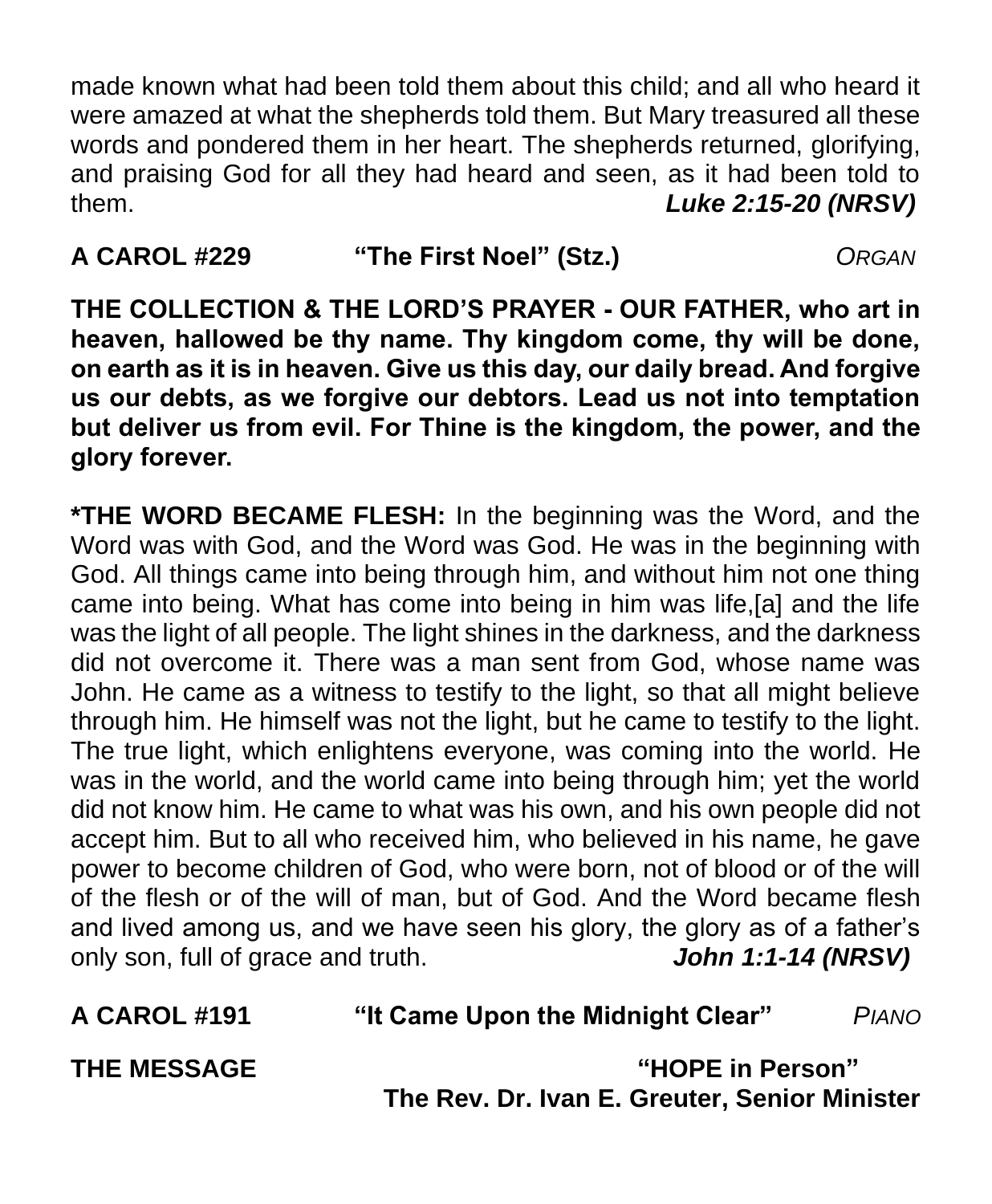**\*A CONFESSION OF APOSTOLIC FAITH:** Long ago God spoke to our ancestors in many and various ways by the prophets, **but in these last days God has spoken to us by a Son, whom the Lord appointed heir of all things, through whom he also created the worlds. He is the reflection of God's glory and the exact imprint of God's very being, and he sustains all things by his powerful word. When he had made purification for sins, he sat down at the right hand of the Majesty on high, having become as much superior to angels as the name he has inherited is more excellent than theirs.** *Hebrew 1:1-4 (NRSV)*

**INVITATION TO THE LORD'S SUPPER –** The Table of the Lord Jesus Christ is *open* to all persons, regardless of age, creed, race, or church membership. All persons who profess faith in Jesus are invited to partake in this memorial meal commemorating the life, death, resurrection, and ascension of our Messiah. In solidarity with our brothers and sisters, we only serve nonalcoholic grape juice. Please hold each element until everyone is served, then we will feast together.

#### **†Servers Prepare for the Table of the Lord**

**THE ORDINANCE OF HOLY COMMUNION WORDS OF INSTITUTION THE GREAT PRAYER OF THANKSGIVING THE DISTRIBUTION OF THE BREAD The Body of Christ, The Bread of Heaven THE DISTRIBUTION OF THE CUP The Blood of Christ, The Cup of Salvation**

### **SPECIAL MUSIC "O HOLY NIGHT" Matt Smith, Soloist**

**THE CHRISTMAS OFFERING –** We will receive a Christmas Offering for the work of God in the neighborhood, city, nation, and world. Please give generously as the Lord enables you. You can give online or use an envelope available in the pews.



venmo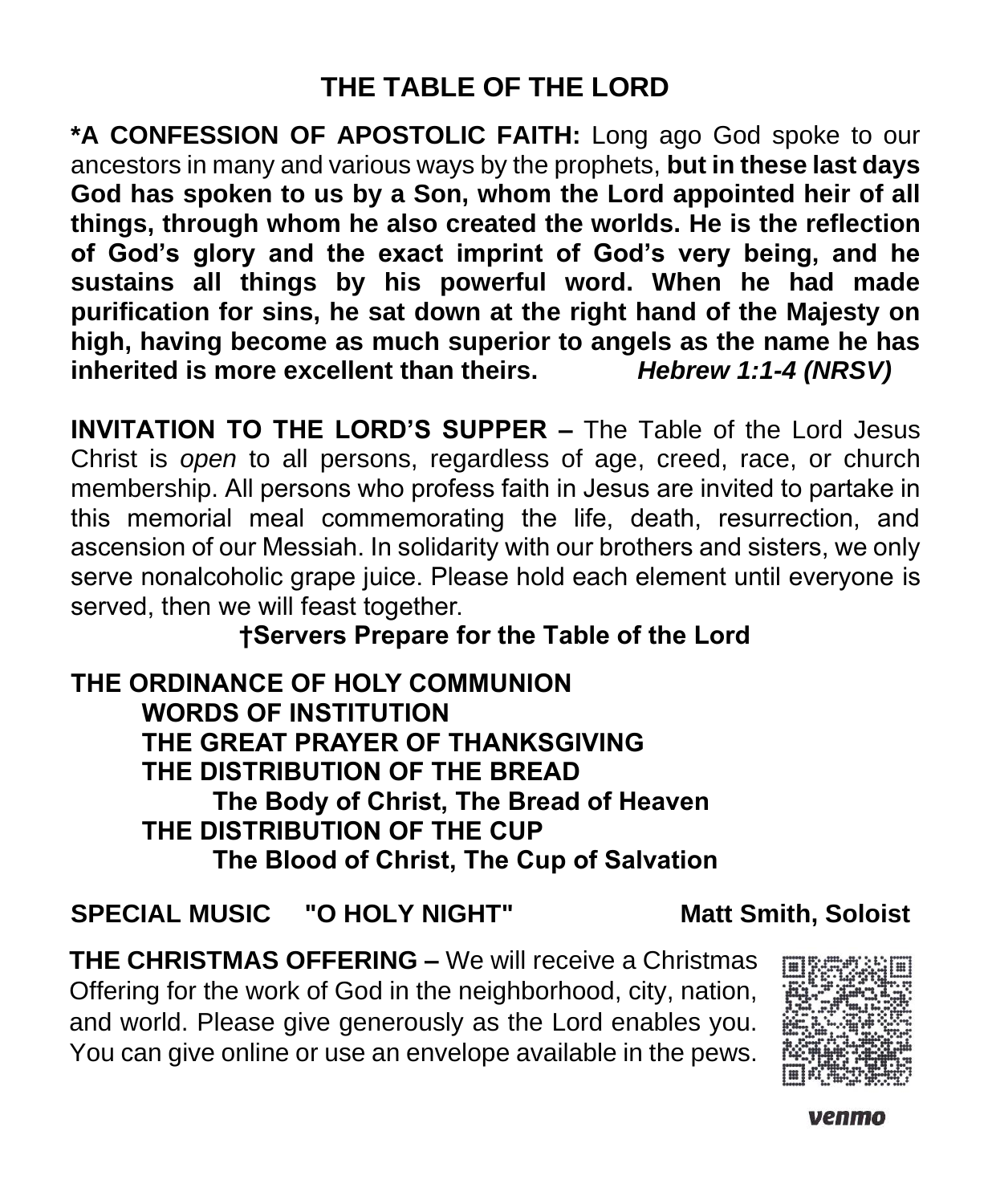# **RESPONDING TO THE HOLY SPIRIT IN FAITH**

**A CAROL #184 "What Child Is This?" (Stz. 1, 2, 3)** *ORGAN* **A CAROL #221 "Infant Holy, Infant Lowly"** *PIANO*

**†THE CANDLELIGHT CEREMONY –** Ushers have distributed individual candles and wax protectors to worshipers before the service. *Please be careful as the flame and wax are hot!* The Minister will light the processional candles from the Christ Candle and pass the fame to the Ushers. An Usher will carry the flame to each aisle. Please keep lighted candles upright! Only tip the unlighted candles to transfer the flames personto-person. We will sing after everyone has a lit candle.

#### **\*A CAROL #186 "Silent Night"** *GUITAR*

**\*UNISON CLOSING PRAYER - O God, who hast caused this holy night to shine with the illumination of the true Light: Grant us, that as we have known the mystery of that Light upon earth, so may we also perfectly enjoy him in heaven; where with thee and the Holy Spirit he liveth and reigneth, one God, in glory everlasting. Amen.**

**\*SPOKEN BENEDICTION The Reverend Doctor Ivan E. Greuter**

**\*POSTLUDE** 

**\*NOTA BENE –** Please place extinguished candles and wax protectors in the metal cans beside the Sanctuary doors after the worship service. Thank you!